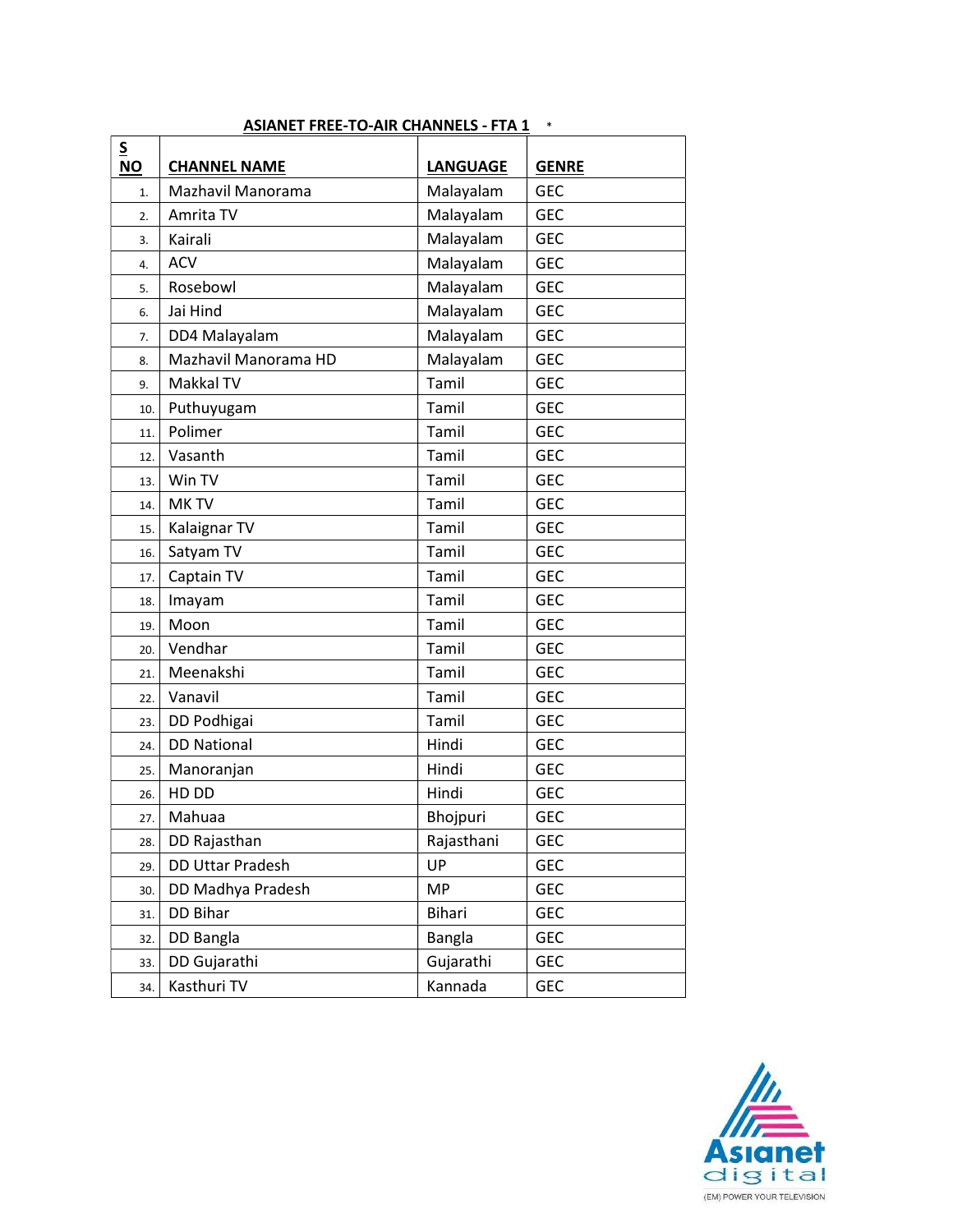| 35. | <b>BTV</b>                 | Kannada   | <b>GEC</b>    |
|-----|----------------------------|-----------|---------------|
| 36. | Public                     | Kannada   | <b>GEC</b>    |
| 37. | DD Chandana                | Kannada   | <b>GEC</b>    |
| 38. | DD Kasmir                  | Kashmiri  | <b>GEC</b>    |
| 39. | DD Sahyadari               | Marathi   | <b>GEC</b>    |
| 40. | DD Oriya                   | Oriya     | <b>GEC</b>    |
| 41. | DD Punjabi                 | Punjabi   | <b>GEC</b>    |
| 42. | Tollywood                  | Telugu    | <b>GEC</b>    |
| 43. | DD Yadagiri                | Telugu    | <b>GEC</b>    |
| 44. | DD Saptagiri               | Telugu    | <b>GEC</b>    |
| 45. | DD North East              | <b>NE</b> | <b>GEC</b>    |
| 46. | DD Arun Prabha             | <b>NE</b> | <b>GEC</b>    |
| 47. | DW TV                      | German    | <b>GEC</b>    |
| 48. | TV5 Monde                  | French    | <b>GEC</b>    |
| 49. | MK Six                     | Tamil     | <b>MOVIES</b> |
| 50. | Siripoli                   | Tamil     | <b>MOVIES</b> |
| 51. | Maha Movie                 | Hindi     | <b>MOVIES</b> |
| 52. | Movie House                | Hindi     | <b>MOVIES</b> |
| 53. | Surya Saagar Entertainment | Hindi     | <b>MOVIES</b> |
| 54. | <b>Bflix Movies</b>        | Hindi     | <b>MOVIES</b> |
| 55. | Multiplex                  | Hindi     | <b>MOVIES</b> |
| 56. | <b>Housefull Movies</b>    | Hindi     | <b>MOVIES</b> |
| 57. | Firangi                    | Hindi     | <b>MOVIES</b> |
| 58. | <b>Sky Star Movies</b>     | Hindi     | <b>MOVIES</b> |
| 59. | <b>Housefull Action</b>    | Hindi     | <b>MOVIES</b> |
| 60. | Maiboli                    | Marathi   | <b>MOVIES</b> |
| 61. | <b>Public Movies</b>       | Kannada   | <b>Movies</b> |
| 62. | <b>Bhojpuri Cinema</b>     | Bhojpuri  | <b>Movies</b> |
| 63. | <b>ACV Utsav</b>           | Malayalam | <b>MUSIC</b>  |
| 64. | <b>ACV Utsav Plus</b>      | Malayalam | <b>MUSIC</b>  |
| 65. | Kairali WE                 | Malayalam | <b>MUSIC</b>  |
| 66. | Kappa                      | Malayalam | <b>MUSIC</b>  |
| 67. | Murasu                     | Tamil     | <b>MUSIC</b>  |
| 68. | Pepper                     | Tamil     | <b>MUSIC</b>  |
| 69. | Isai Aruvi                 | Tamil     | <b>MUSIC</b>  |
| 70. | 7S Music                   | Tamil     | <b>MUSIC</b>  |

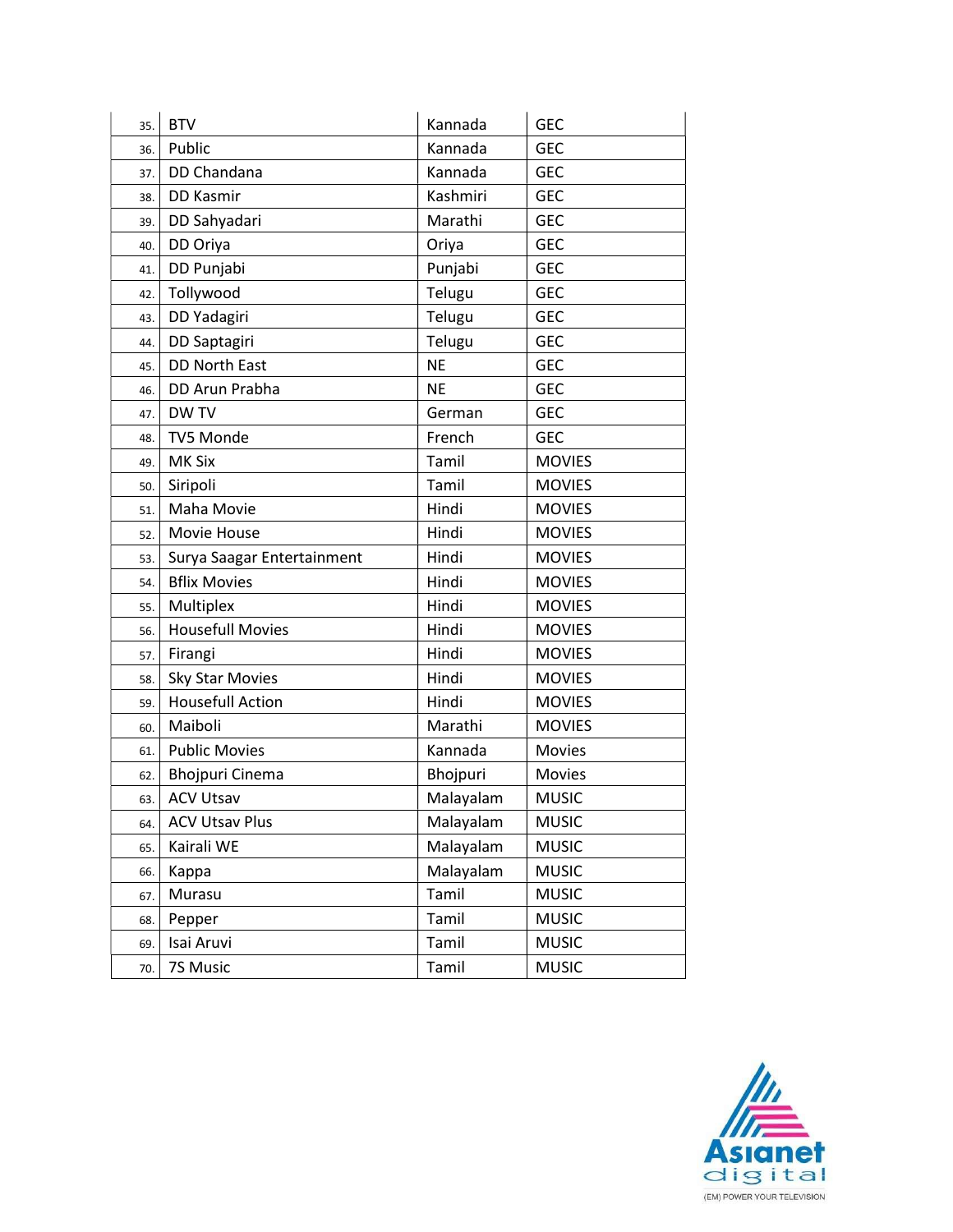| 71. | <b>MK Tunes</b>      | Tamil     | <b>MUSIC</b> |
|-----|----------------------|-----------|--------------|
| 72. | <b>Tunes 6 Music</b> | Tamil     | <b>MUSIC</b> |
| 73. | Music India          | Hindi     | <b>MUSIC</b> |
| 74. | E24                  | Hindi     | <b>MUSIC</b> |
| 75. | Enterr 10            | Hindi     | <b>MUSIC</b> |
| 76. | 9X Jalwa             | Hindi     | <b>MUSIC</b> |
| 77. | Sangeet Bhojpuri     | Bhojpuri  | <b>MUSIC</b> |
| 78. | Sangeet Marathi      | Marathi   | <b>MUSIC</b> |
| 79. | Chardikla Time       | Punjabi   | <b>MUSIC</b> |
| 80. | <b>Asianet News</b>  | Malayalam | <b>News</b>  |
| 81. | Manorama News        | Malayalam | <b>News</b>  |
| 82. | Mathrubhumi News     | Malayalam | <b>News</b>  |
| 83. | Kairali People       | Malayalam | <b>News</b>  |
| 84. | Janam                | Malayalam | <b>News</b>  |
| 85. | <b>ACV News</b>      | Malayalam | <b>News</b>  |
| 86. | Russia Today         | English   | <b>News</b>  |
| 87. | News X               | English   | <b>News</b>  |
| 88. | News 7 Tamil         | Tamil     | <b>News</b>  |
| 89. | News J               | Tamil     | <b>News</b>  |
| 90. | Kalaignar Seithigal  | Tamil     | <b>News</b>  |
| 91. | Puthiya Thalamurai   | Tamil     | <b>News</b>  |
| 92. | Thanthi              | Tamil     | <b>News</b>  |
| 93. | <b>Captain News</b>  | Tamil     | <b>News</b>  |
| 94. | <b>Polimer News</b>  | Tamil     | <b>News</b>  |
| 95. | <b>Cauvery News</b>  | Tamil     | <b>News</b>  |
| 96. | Malai Murasu         | Tamil     | <b>News</b>  |
| 97. | Lok Sabha            | Hindi     | <b>News</b>  |
| 98. | <b>DD News</b>       | Hindi     | <b>News</b>  |
| 99. | DD India             | Hindi     | <b>News</b>  |
| 100 | Rajya Sabha          | Hindi     | <b>News</b>  |
| 101 | DD Kisan             | Hindi     | <b>News</b>  |
| 102 | <b>ABP News</b>      | Hindi     | <b>News</b>  |
| 103 | News World India     | Hindi     | <b>News</b>  |
| 104 | OK India             | Hindi     | <b>News</b>  |
| 105 | Sadna Plus           | Hindi     | <b>News</b>  |
| 106 | Kashish News         | Hindi     | <b>News</b>  |
| 107 | TV 5 News            | Kannada   | <b>News</b>  |
| 108 | News 7               | Kannada   | <b>News</b>  |

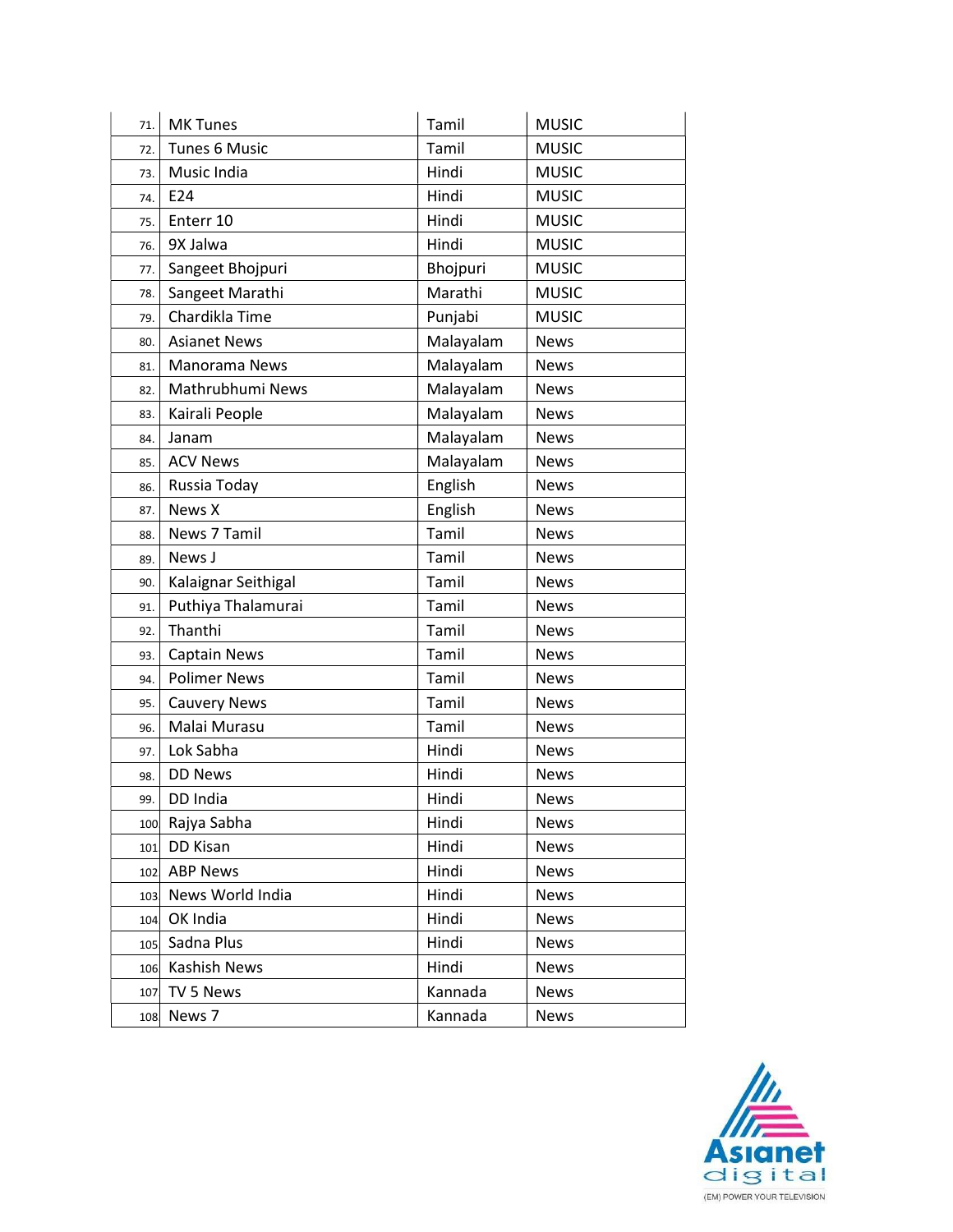|     | 109 TV9              | Kannada   | <b>News</b>          |
|-----|----------------------|-----------|----------------------|
|     | 110 Suvarna News     | Kannada   | <b>News</b>          |
| 111 | ABN Andrajyothi      | Telugu    | <b>News</b>          |
| 112 | <b>DD Sports</b>     | Hindi     | <b>SPORTS</b>        |
| 113 | Chithiram            | Tamil     | <b>KIDS</b>          |
| 114 | Mubu TV              | Hindi     | <b>KIDS</b>          |
|     | 115 FTV              | English   | <b>INFOTAINMENT</b>  |
|     | 116 Gyandarshan      | Hindi     | <b>INFOTAINMENT</b>  |
| 117 | <b>DD Bharati</b>    | Hindi     | <b>INFOTAINMENT</b>  |
|     | 118 Victers          | Malayalam | <b>INFOTAINMENT</b>  |
| 119 | Harvest              | Malayalam | DEVOTIONAL           |
|     | 120 Powervision      | Malayalam | <b>DEVOTIONAL</b>    |
| 121 | Goodness             | Malayalam | <b>DEVOTIONAL</b>    |
| 122 | Word to World        | Malayalam | DEVOTIONAL           |
| 123 | Shalom               | Malayalam | <b>DEVOTIONAL</b>    |
|     | 124 Dheeran          | Tamil     | <b>DEVOTIONAL</b>    |
|     | 125 Asheervatham     | Tamil     | <b>DEVOTIONAL</b>    |
|     | 126 Aastha           | Hindi     | <b>DEVOTIONAL</b>    |
| 127 | Sri Sankara          | Telugu    | <b>DEVOTIONAL</b>    |
|     | 128 Salvation        | Tamil     | <b>DEVOTIONAL</b>    |
|     | 129 Madha            | Tamil     | <b>DEVOTIONAL</b>    |
|     | 130 Nambikkai        | Tamil     | <b>DEVOTIONAL</b>    |
| 131 | Sai TV               | Tamil     | <b>DEVOTIONAL</b>    |
| 132 | Sudarshan            | Hindi     | <b>DEVOTIONAL</b>    |
| 133 | Aastha Bhajan        | Hindi     | <b>DEVOTIONAL</b>    |
| 134 | Jinvani              | Hindi     | <b>DEVOTIONAL</b>    |
| 135 | <b>SVBC</b>          | Telugu    | <b>DEVOTIONAL</b>    |
|     | 136 Harvest English  | English   | <b>DEVOTIONAL</b>    |
| 137 | Sanskar              | Hindi     | <b>DEVOTIONAL</b>    |
|     | 138 Asianet Teleshop | Malayalam | <b>MISCELLANEOUS</b> |

\*Terms and Conditions:

1) Channel availability will be subject to Headend capacity and technical feasibility in respective locations.

2) Channels/Package composition are subject to change. MSO reserve its rights to discontinue any channel after putting a notice by scroll for 15 days on channel and customer care programming service. Broadcaster with dues is liable for disconnection.

3) Subscriber is liable to pay other charges like STB rental, STB Maintenance, etc based on availed scheme.

4) The package prices are subject to change

5) For FTA channel details of our BST, please visit www.asianetdigital.co.in"

6) Subscriber can choose package/bouquet/channels (which are available on our network in Kerala) of his/her choice and communicate to us by SMS in the format (<Subscriber Id>, Add, <Package id>, <Bouquet id>,<Channel Name>) to 9633666611

7) Services can be availed by the subscriber provided sufficient balance in the respective subscriber account/wallet

8) Asianet reserves the right to discontinue the channel after putting a notice by scroll for 15 days on the channel and customer care programming service.

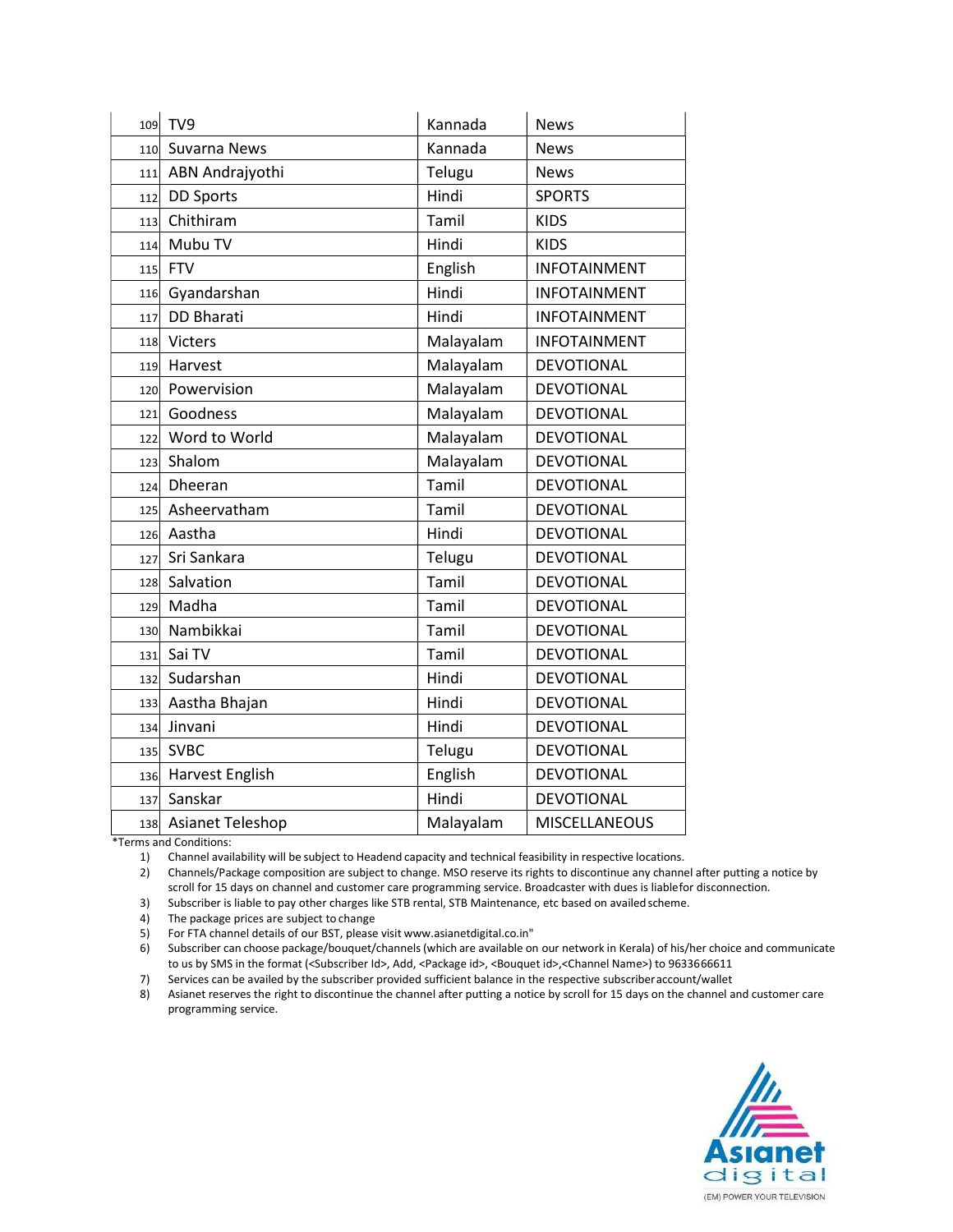| $\frac{S}{NO}$ | <b>CHANNEL NAME</b>  | <b>LANGUAGE</b> | <b>GENRE</b> |
|----------------|----------------------|-----------------|--------------|
| $\mathbf{1}$   | Mazhavil Manorama    | Malayalam       | <b>GEC</b>   |
| $\overline{2}$ | Amrita TV            | Malayalam       | <b>GEC</b>   |
| 3              | Kairali              | Malayalam       | <b>GEC</b>   |
| 4              | <b>ACV</b>           | Malayalam       | <b>GEC</b>   |
| 5              | Rosebowl             | Malayalam       | <b>GEC</b>   |
| 6              | Jai Hind             | Malayalam       | <b>GEC</b>   |
| 7              | DD4 Malayalam        | Malayalam       | <b>GEC</b>   |
| 8              | Mazhavil Manorama HD | Malayalam       | <b>GEC</b>   |
| 9              | Makkal TV            | Tamil           | <b>GEC</b>   |
| 10             | Puthuyugam           | Tamil           | <b>GEC</b>   |
| 11             | Polimer              | Tamil           | <b>GEC</b>   |
| 12             | Vasanth              | Tamil           | <b>GEC</b>   |
| 13             | Win TV               | Tamil           | <b>GEC</b>   |
| 14             | <b>MKTV</b>          | Tamil           | <b>GEC</b>   |
| 15             | Kalaignar TV         | Tamil           | <b>GEC</b>   |
| 16             | Satyam TV            | Tamil           | <b>GEC</b>   |
| 17             | Captain TV           | Tamil           | <b>GEC</b>   |
| 18             | Imayam               | Tamil           | <b>GEC</b>   |
| 19             | Moon                 | Tamil           | <b>GEC</b>   |
| 20             | Vendhar              | Tamil           | <b>GEC</b>   |
| 21             | Meenakshi            | Tamil           | <b>GEC</b>   |
| 22             | Super TV             | Tamil           | <b>GEC</b>   |
| 23             | DD Podhigai          | Tamil           | <b>GEC</b>   |
| 24             | Vanavil              | Tamil           | <b>GEC</b>   |
| 25             | HD DD                | Hindi           | <b>GEC</b>   |
| 26             | Manoranjan           | Hindi           | <b>GEC</b>   |
| 27             | Mahuaa               | Bhojpuri        | <b>GEC</b>   |
| 28             | <b>DD National</b>   | Hindi           | GEC          |
| 29             | DD Rajasthan         | Rajasthani      | <b>GEC</b>   |
| 30             | DD Uttar Pradesh     | UP              | <b>GEC</b>   |
| 31             | DD Madhya Pradesh    | MP              | <b>GEC</b>   |
| 32             | DD Bihar             | Bihari          | <b>GEC</b>   |
| 33             | DD Bangla            | Bangla          | GEC          |
| 34             | DD Gujarathi         | Gujarathi       | <b>GEC</b>   |

## ASIANET FREE-TO-AIR CHANNELS - FTA 2 \*

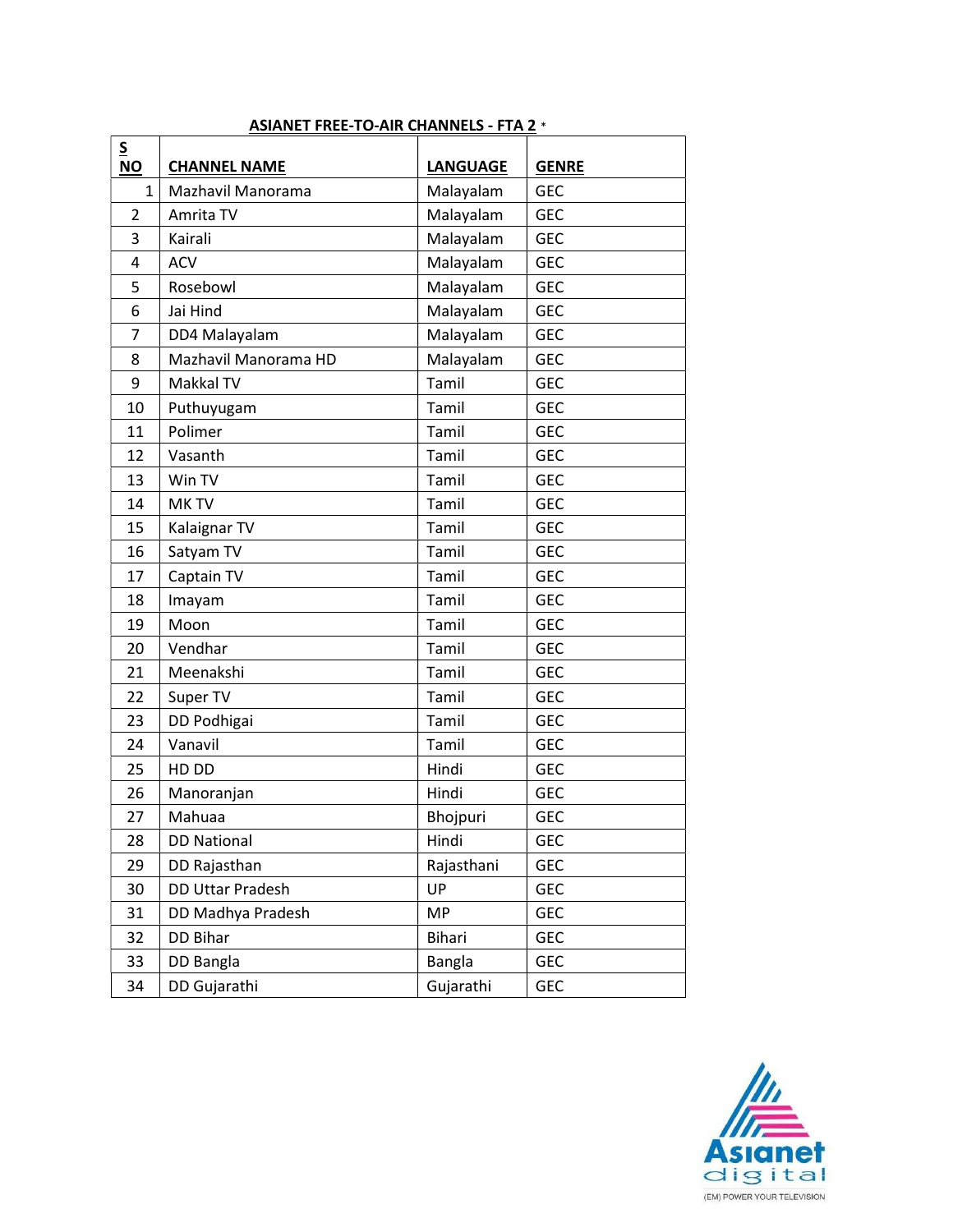| 35 | Kasthuri TV                | Kannada   | <b>GEC</b>    |
|----|----------------------------|-----------|---------------|
| 36 | <b>BTV</b>                 | Kannada   | <b>GEC</b>    |
| 37 | Public                     | Kannada   | <b>GEC</b>    |
| 38 | DD Chandana                | Kannada   | <b>GEC</b>    |
| 39 | <b>DD Kasmir</b>           | Kashmiri  | <b>GEC</b>    |
| 40 | DD Sahyadari               | Marathi   | <b>GEC</b>    |
| 41 | DD Oriya                   | Oriya     | <b>GEC</b>    |
| 42 | DD Punjabi                 | Punjabi   | <b>GEC</b>    |
| 43 | Tollywood                  | Telugu    | <b>GEC</b>    |
| 44 | DD Yadagiri                | Telugu    | <b>GEC</b>    |
| 45 | DD Saptagiri               | Telugu    | <b>GEC</b>    |
| 46 | <b>DD North East</b>       | <b>NE</b> | <b>GEC</b>    |
| 47 | DD Arun Prabha             | <b>NE</b> | <b>GEC</b>    |
| 48 | PTC Chak De                | Punjabi   | <b>GEC</b>    |
| 49 | <b>DWTV</b>                | German    | <b>GEC</b>    |
| 50 | TV5 Monde                  | French    | <b>GEC</b>    |
| 51 | Siripoli                   | Tamil     | <b>MOVIES</b> |
| 52 | <b>MK Six</b>              | Tamil     | <b>MOVIES</b> |
| 53 | Maha Movie                 | Hindi     | <b>MOVIES</b> |
| 54 | Manoranjan Movies          | Hindi     | <b>MOVIES</b> |
| 55 | <b>B4U Movies</b>          | Hindi     | <b>MOVIES</b> |
| 56 | Movie House                | Hindi     | <b>MOVIES</b> |
| 57 | Surya Saagar Entertainment | Hindi     | <b>MOVIES</b> |
| 58 | <b>Bflix Movies</b>        | Hindi     | <b>MOVIES</b> |
| 59 | Multiplex                  | Hindi     | <b>MOVIES</b> |
| 60 | <b>Housefull Movies</b>    | Hindi     | <b>MOVIES</b> |
| 61 | Sahara Filmy               | Hindi     | <b>MOVIES</b> |
| 62 | Firnagi                    | Hindi     | <b>MOVIES</b> |
| 63 | <b>Sky Star Movies</b>     | Hindi     | <b>MOVIES</b> |
| 64 | <b>Housefull Action</b>    | Hindi     | <b>MOVIES</b> |
| 65 | Cinema TV                  | Hindi     | <b>MOVIES</b> |
| 66 | <b>Public Movies</b>       | Kannada   | <b>MOVIES</b> |
| 67 | <b>Bhojpuri Cinema</b>     | Bhojpuri  | <b>MOVIES</b> |
| 68 | Maiboli                    | Marathi   | <b>MOVIES</b> |
| 69 | <b>ACV Utsav</b>           | Malayalam | <b>MUSIC</b>  |
| 70 | <b>ACV Utsav Plus</b>      | Malayalam | <b>MUSIC</b>  |
| 71 | Kairali WE                 | Malayalam | <b>MUSIC</b>  |
| 72 | Kappa                      | Malayalam | <b>MUSIC</b>  |

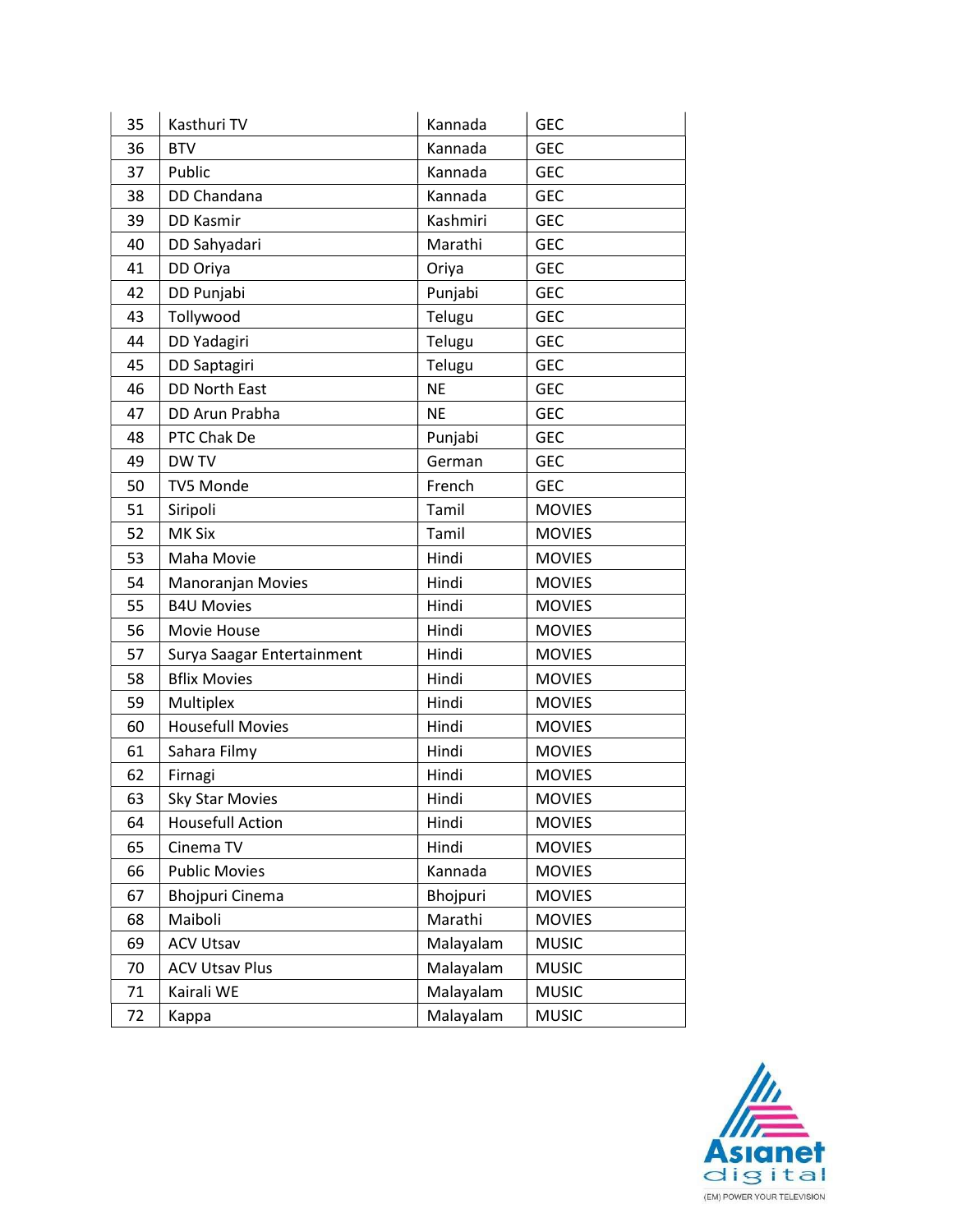| 73  | Murasu               | Tamil     | <b>MUSIC</b> |
|-----|----------------------|-----------|--------------|
| 74  | Pepper               | Tamil     | <b>MUSIC</b> |
| 75  | Isai Aruvi           | Tamil     | <b>MUSIC</b> |
| 76  | 7S Music             | Tamil     | <b>MUSIC</b> |
| 77  | <b>MK Tunes</b>      | Tamil     | <b>MUSIC</b> |
| 78  | <b>Tunes 6 Music</b> | Tamil     | <b>MUSIC</b> |
| 79  | 9X O                 | English   | <b>MUSIC</b> |
| 80  | <b>B4U Music</b>     | Hindi     | <b>MUSIC</b> |
| 81  | <b>WOW Music</b>     | Hindi     | <b>MUSIC</b> |
| 82  | Music India          | Hindi     | <b>MUSIC</b> |
| 83  | E24                  | Hindi     | <b>MUSIC</b> |
| 84  | Enterr 10            | Hindi     | <b>MUSIC</b> |
| 85  | Mastii               | Hindi     | <b>MUSIC</b> |
| 86  | 9X Jalwa             | Hindi     | <b>MUSIC</b> |
| 87  | Sangeet Bhojpuri     | Bhojpuri  | <b>MUSIC</b> |
| 88  | Sangeet Marathi      | Marathi   | <b>MUSIC</b> |
| 89  | Chardikla Time       | Punjabi   | <b>MUSIC</b> |
| 90  | <b>Asianet News</b>  | Malayalam | <b>News</b>  |
| 91  | Manorama News        | Malayalam | <b>News</b>  |
| 92  | Mathrubhumi News     | Malayalam | <b>News</b>  |
| 93  | Kairali People       | Malayalam | <b>News</b>  |
| 94  | Janam                | Malayalam | <b>News</b>  |
| 95  | <b>ACV News</b>      | Malayalam | <b>News</b>  |
| 96  | Republic TV          | English   | <b>News</b>  |
| 97  | Al Jazeera           | English   | <b>News</b>  |
| 98  | Russia Today         | English   | <b>News</b>  |
| 99  | News X               | English   | <b>News</b>  |
| 100 | News 9               | English   | <b>News</b>  |
| 101 | News 7 Tamil         | Tamil     | <b>News</b>  |
| 102 | News J               | Tamil     | <b>News</b>  |
| 103 | Kalaignar Seithigal  | Tamil     | <b>News</b>  |
| 104 | Puthiya Thalamurai   | Tamil     | News         |
| 105 | Thanthi              | Tamil     | <b>News</b>  |
| 106 | <b>Captain News</b>  | Tamil     | <b>News</b>  |
| 107 | <b>Polimer News</b>  | Tamil     | <b>News</b>  |
| 108 | Tamilan TV           | Tamil     | <b>News</b>  |

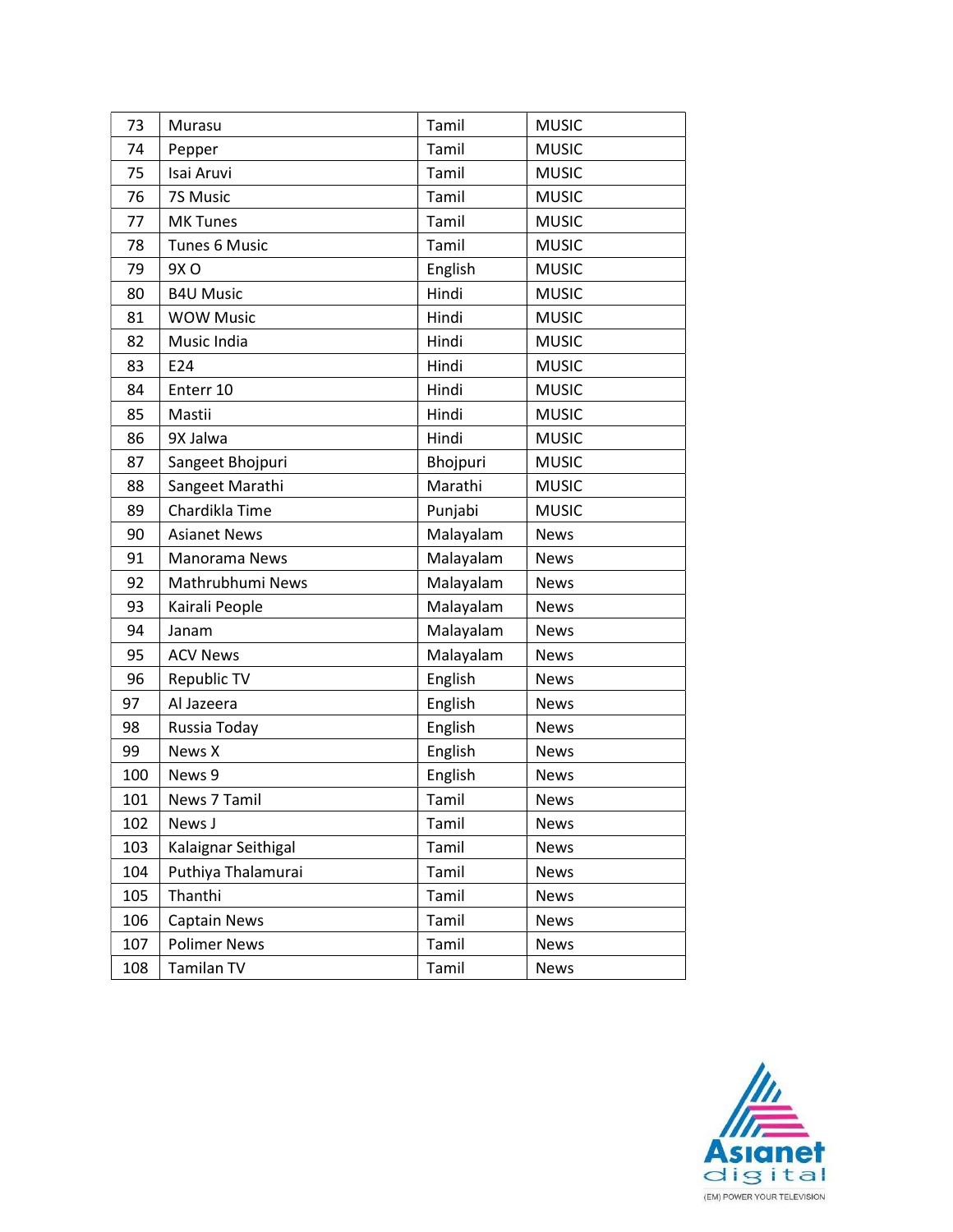| 109 | <b>Cauvery News</b> | Tamil     | <b>News</b>         |
|-----|---------------------|-----------|---------------------|
| 110 | Shalini Plus        | Tamil     | <b>News</b>         |
| 111 | Malai Murasu        | Tamil     | <b>News</b>         |
| 112 | Lok Sabha           | Hindi     | <b>News</b>         |
| 113 | <b>DD News</b>      | Hindi     | <b>News</b>         |
| 114 | DD India            | Hindi     | <b>News</b>         |
| 115 | Rajya Sabha         | Hindi     | <b>News</b>         |
| 116 | DD Kisan            | Hindi     | <b>News</b>         |
| 117 | <b>ABP News</b>     | Hindi     | <b>News</b>         |
| 118 | News 24             | Hindi     | <b>News</b>         |
| 119 | News World India    | Hindi     | <b>News</b>         |
| 120 | OK India            | Hindi     | <b>News</b>         |
| 121 | Sadna Plus          | Hindi     | <b>News</b>         |
| 122 | Surya Samachar      | Hindi     | <b>News</b>         |
| 123 | <b>Kashish News</b> | Hindi     | <b>News</b>         |
| 124 | ABN Andrajyothi     | Telugu    | <b>News</b>         |
| 125 | TV 5 News           | Kannada   | <b>News</b>         |
| 126 | News 7              | Kannada   | <b>News</b>         |
| 127 | TV9                 | Kannada   | <b>News</b>         |
| 128 | Suvarna News        | Kannada   | <b>News</b>         |
| 129 | <b>DD Sports</b>    | Hindi     | <b>SPORTS</b>       |
| 130 | Chithiram           | Tamil     | <b>KIDS</b>         |
| 131 | Mubu TV             | Hindi     | <b>KIDS</b>         |
| 132 | Safari              | Malayalam | <b>INFOTAINMENT</b> |
| 133 | <b>FTV</b>          | English   | <b>INFOTAINMENT</b> |
| 134 | Care World          | Hindi     | <b>INFOTAINMENT</b> |
| 135 | Gyandarshan         | Hindi     | <b>INFOTAINMENT</b> |
| 136 | <b>DD Bharati</b>   | Hindi     | <b>INFOTAINMENT</b> |
| 137 | Saral Jeevan        | Kannada   | <b>INFOTAINMENT</b> |
| 138 | Victers             | Malayalam | <b>INFOTAINMENT</b> |
| 139 | Harvest             | Malayalam | DEVOTIONAL          |
| 140 | Powervision         | Malayalam | <b>DEVOTIONAL</b>   |
| 141 | Goodness            | Malayalam | <b>DEVOTIONAL</b>   |
| 142 | Word to World       | Malayalam | <b>DEVOTIONAL</b>   |
| 143 | Shalom              | Malayalam | DEVOTIONAL          |
| 144 | Dheeran             | Tamil     | DEVOTIONAL          |
| 145 | Asheervatham        | Tamil     | <b>DEVOTIONAL</b>   |
| 146 | Aastha              | Hindi     | <b>DEVOTIONAL</b>   |